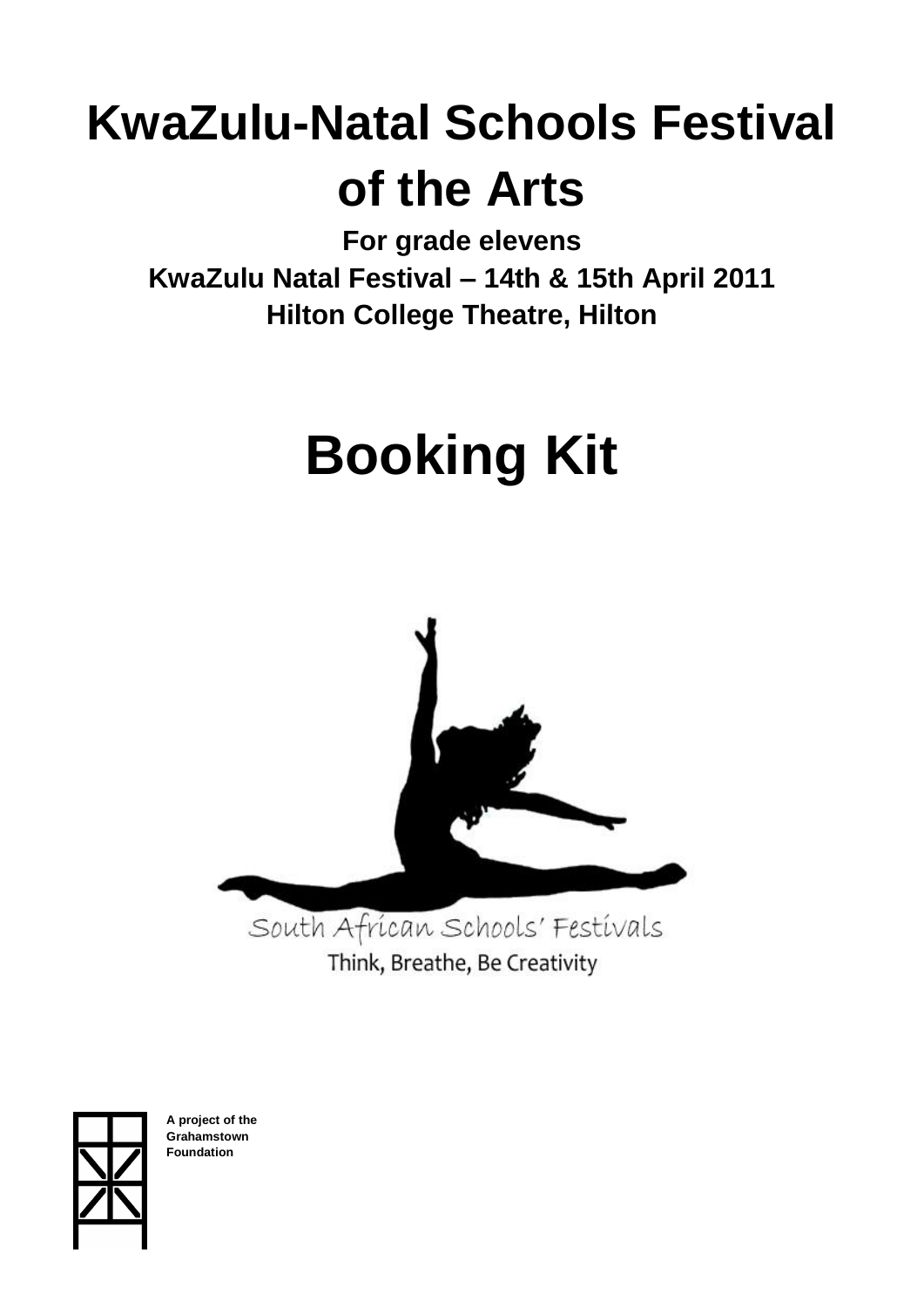# **Contents**

| South African Schools Festivals | 2 |
|---------------------------------|---|
| What can you expect?            | 3 |
| How to book                     | 4 |
| <b>Workshop Choices</b>         | 5 |
| <b>Festival Etiquette and</b>   |   |
| Code of Conduct                 | 6 |
| <b>General Information</b>      |   |
|                                 |   |

**Festival Enrolment Form & Workshop Form – please download separately**



# **The South African Schools Festivals**

Invite you to be part of a life-altering, mind-blowing, soul-soaring experience with the arts! Join with over 6 000 young South Africans of different backgrounds doing just that around the country. Let the **brilliant shows** stir your soul; let the **handson workshops** empower you and draw out your potential; feel the **lectures** stretch your mind, and let the rich mix of **people** you'll meet broaden your mind.

# **What does the festival offer?**

- Two jam-packed days of intense and varied arts experiences;
- Non-competitive interactions with 400 grade eleven learners and their teachers, representing schools from all over the KwaZulu-Natal;
- The chance to experience the wonderful facilities at Hilton College Theatre, Hilton;
- The chance to discover new things about the arts, your friends, your teachers, other grade elevens from other schools, and yourselves;
- A cultural feast within an intense but carefully structured and varied programme of arts related activities.

# **The festival aims to:**

- Enrich the cultural and educational life of our province's young people;
- Highlight the power of the arts as a universal tool of communication and empowerment;
- Ignite a life-long passion for the arts in young people.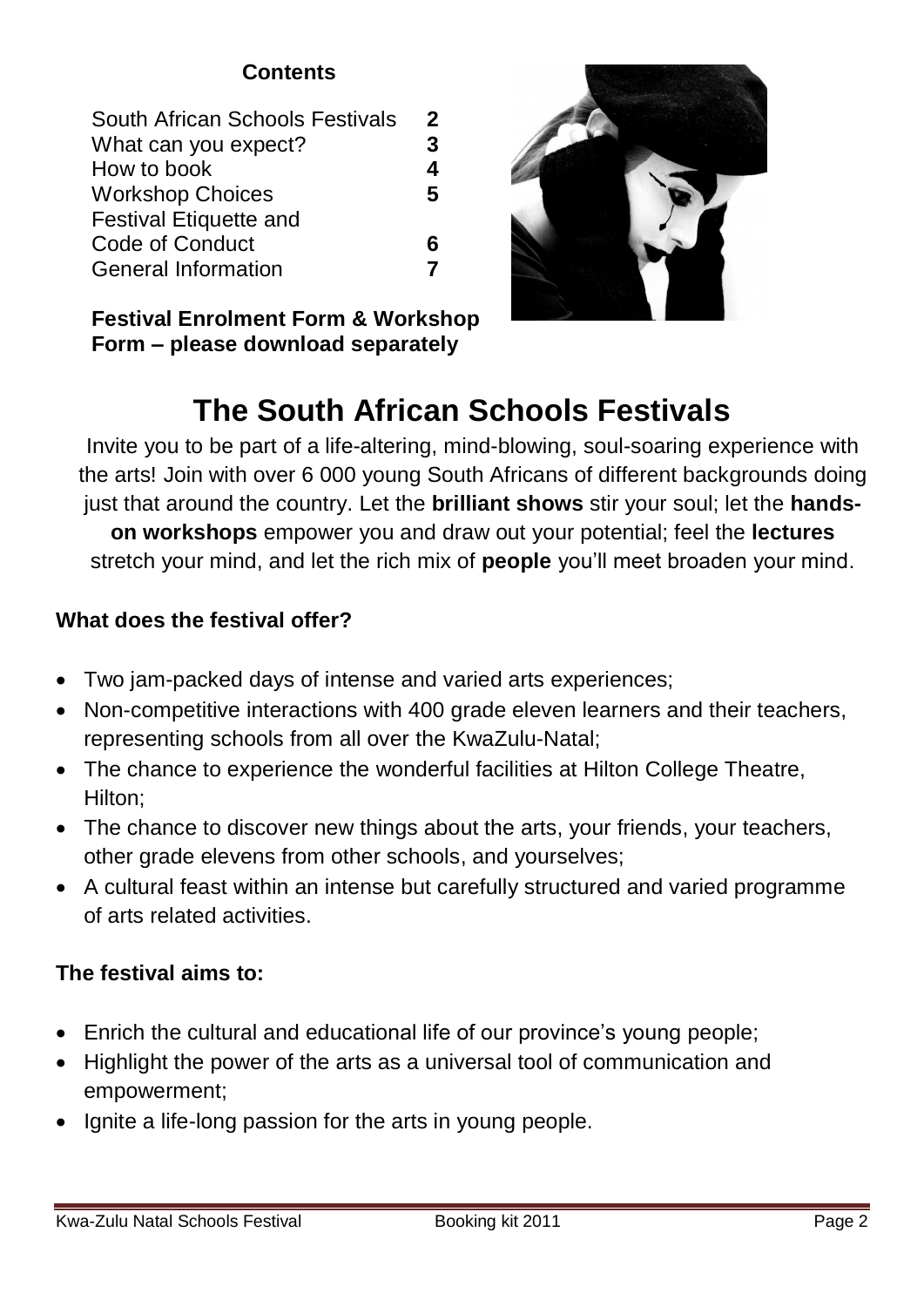# **Take advantage of ...**

**Excellent value for money!**

R320 per delegate – and you get all this:

 **A vibrant inspiring programme!** In a jam-packed two days you will experience: a stunning **Keynote Address** designed to motivate and inspire; **hands-on workshops** with skilled and vibrant workshop leaders – choose from a selection of drama, dance, visual arts, writing and music; **Theatre, Dance and Music** that will make you laugh, cry, and shout for more; **lectures** to make you see things in a whole new way ... and **light meals** to keep you going!

#### **Our contact details are as follows:**

The Manager Schools Festivals Grahamstown Foundation PO Box 304 Grahamstown, 6140

# **Some ideas for saving those cents ...**

The earlier you commit to attending the festival the easier it becomes to get there! Use your imagination and embark on entrepreneurial efforts of all kinds ... civvies days ... raffles ... cake sales...

# **Further sponsorship and contact details ...**

Limited sponsorship is available to those in need who apply in good time. If you have done all you can to raise money, but fall short of the full amount, you may apply in writing for additional sponsorship. **Please note**: Closing date for sponsorship requests is on

# **18 March 2011.**

Telephone: 046 603 1107 Fax: 046 622 7462 Email: lily.may@foundation.org.za Website: http://schoolfest.foundation.org.za Facebook : Schools Festivals

**"It was a once-in-a-lifetime experience for my learners. It has positive and inspiring effect on them. The whole vibe of energy, atmosphere and prospects are new, different and uplifting. Thank you for helping to breathe life into my learners."**

**-Teacher, 2010**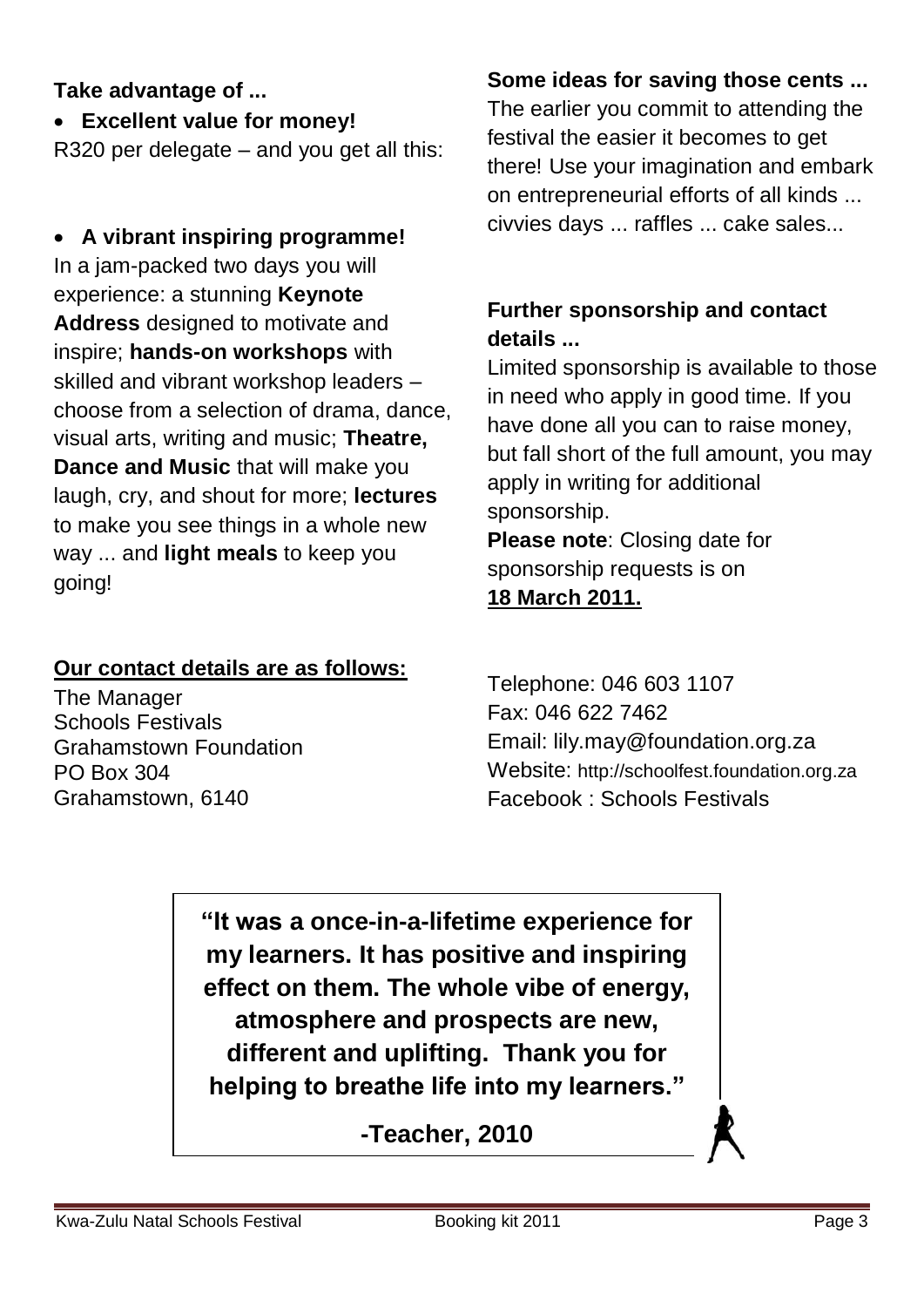# **How to book:**

## **Closing date for enrolments: Final Closing Date: 18 March 2011** *(Note: Subject to space still being available by this date)*

**NOTE:** Numbers are limited to the available seats in venues and the workshops on offer. The closing date allows the organisers time to prepare a well planned event. We cannot accommodate delegates who just "arrive" without letting us know well beforehand. Confirmation of delegates is on a first come, first served basis while space is available.

#### **Festivals can be full BEFORE closing date.**

#### **Four easy steps to enrol:**

**1. ENROLMENT FORM:** Remove the centre page **"KwaZulu-Natal Schools Festival Enrolment Form"** from this booklet. Kindly complete ALL the information on both sides and fax it to us.

**2. GENERAL:** Enter the name and address of your school. Please be sure to enter the telephone and fax numbers, as well as teachers' cell numbers. **NB** Fax numbers enable us to confirm enrolments and give delegates important last minute information, e.g. the starting and finishing time of each day.

#### **3. WORKSHOPS:** Enter your names and those of your pupils on the **"Workshop &**

**Enrolment Form"** (centre pages) and fax it to us. Leave the "Workshop Choices" section blank and complete and re-fax it once we have sent you the workshop information.

Workshop information will be sent to you when we receive your enrolment form. When you receive the workshop information, each learner should choose five workshops from the list, and their choices should be entered into the appropriate box on the Workshop Enrolment Form. Please duplicate the form should you need more space.

**4. PAYMENT:** Payment made *before* 18 March 2011 will secure your booking (subject to available space.) Enrolments are accepted on a first come, first served basis. Both learners and teachers are liable for the enrolment fee.

Payment can be made in two ways:

#### **a) By direct deposit** to: *The Grahamstown Foundation Standard Bank, Grahamstown Branch code 050917 Account number 081 996 071*

**NB:** Please write **KZN Festival** on the deposit slip and fax it, with **both** of your enrolment forms, to *Fax number 046 622 7462*

**OR**

**b) By cheque** made out to the *Grahamstown Foundation*, and posted with your enrolment form to: *Schools Festivals, Grahamstown Foundation PO Box 304, Grahamstown, 6140*

**CANCELLATION FEE:** In the event of a cancellation, a cancellation fee of R160 will be levied plus any costs incurred e.g. food that has been booked and paid for by the organisers. The remaining sum will be refunded **after** the festival and only on a **written request** for a refund with a doctor's note or note from the parent(s) / guardian(s).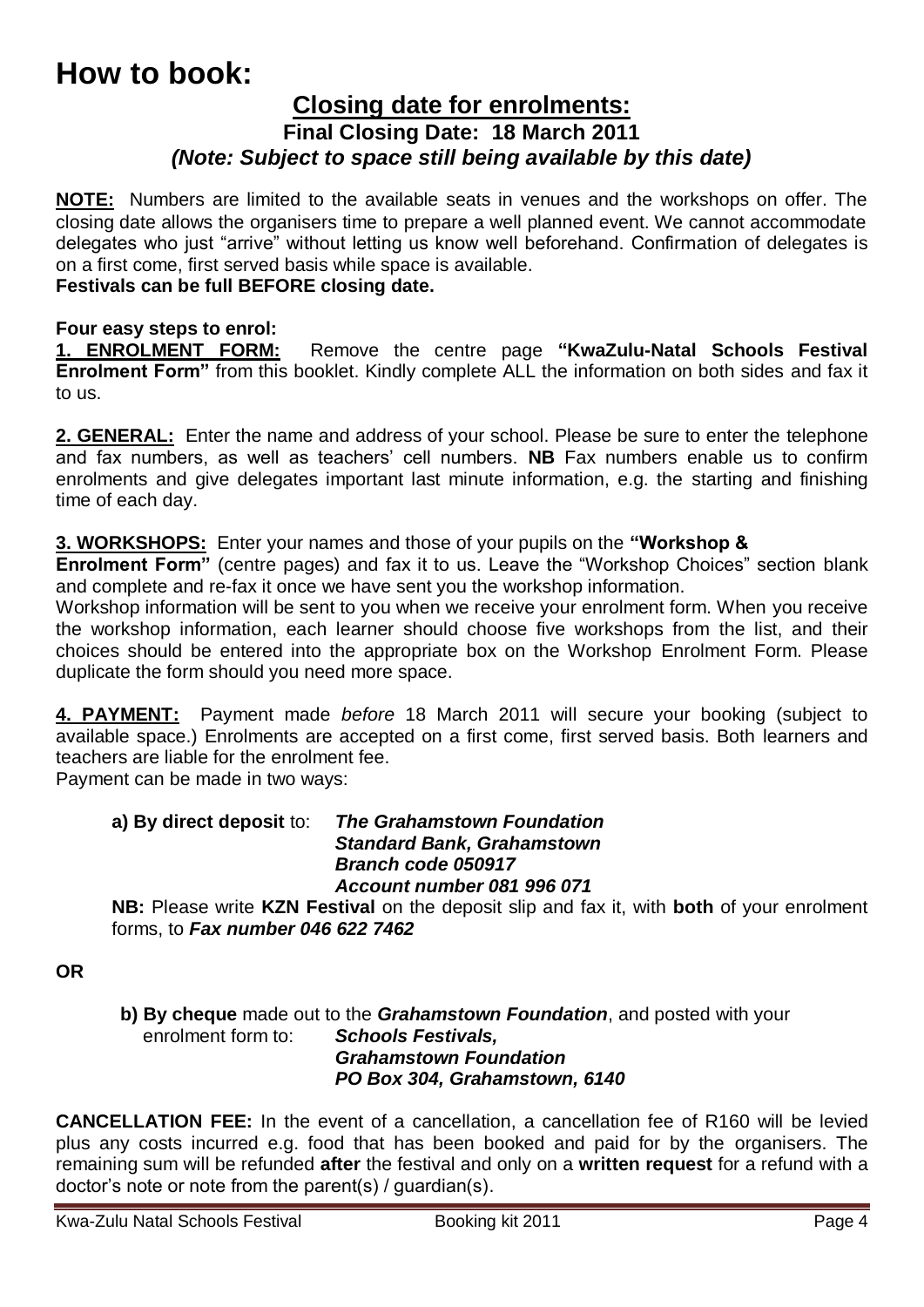# **About the Workshop Choices**

Please send us your Eastern Cape Schools Festival Enrolment form so that we can send you the list of workshop choices as soon as possible. Delegates who make their choices early stand an excellent chance of getting the workshops that appeal to them the most! Delegates can look forward to a vibrant and exciting selection of workshops. The following is a selection of what has been offered in the past:

**Creating Your Future** - A workshop that focuses on planning an exciting career while still finding time to "suck the marrow out of life."

**Vuka Vuka** - Explode out of the drab, everyday, limited use of the voice and body. Embark on a journey of discovery as you use your body and voice to weave enticing tales. Take a plunge into fantasy and engage your brains for some dynamic storytelling.

**Standing Up: Confronting Demons by Yourself** - This workshop is grounded in stand-up comedy and self-standing Monologues. Starting with the writing process and other fun texts, you will create stand-up comedy of your own with the inspiration from various characters and topics.

**Explode!** - The ability to write and create our own stories lies within all of us. Little ideas that could manifest themselves into great creations are waiting to be spotted in the universe of our imaginations, waiting to explode! This workshop will focus on methods and exercises for extracting ideas and putting them into practical, theatrical use.

**Vocal Aerobics** - The voice welcomes the most tempestuous emotions, permits the brilliance of the intellect, frees the body, stretches the imagination and restores largesse of expression and stature to the human-actor-being. Try it!

**Out the Box** - This workshop encourages creative thinking by putting you on the spot and encouraging you to think out the box. A range of practical exercises will culminate with you showcasing your own work developed during the workshop session.

**Dare to Dance** - This workshop explores African Contemporary Dance techniques. Playing with a fusion of popular local and traditional dance forms, established alongside western contemporary dance techniques, this workshop is sure to get your body moving to a diverse range of rhythms.

# **and much much more!**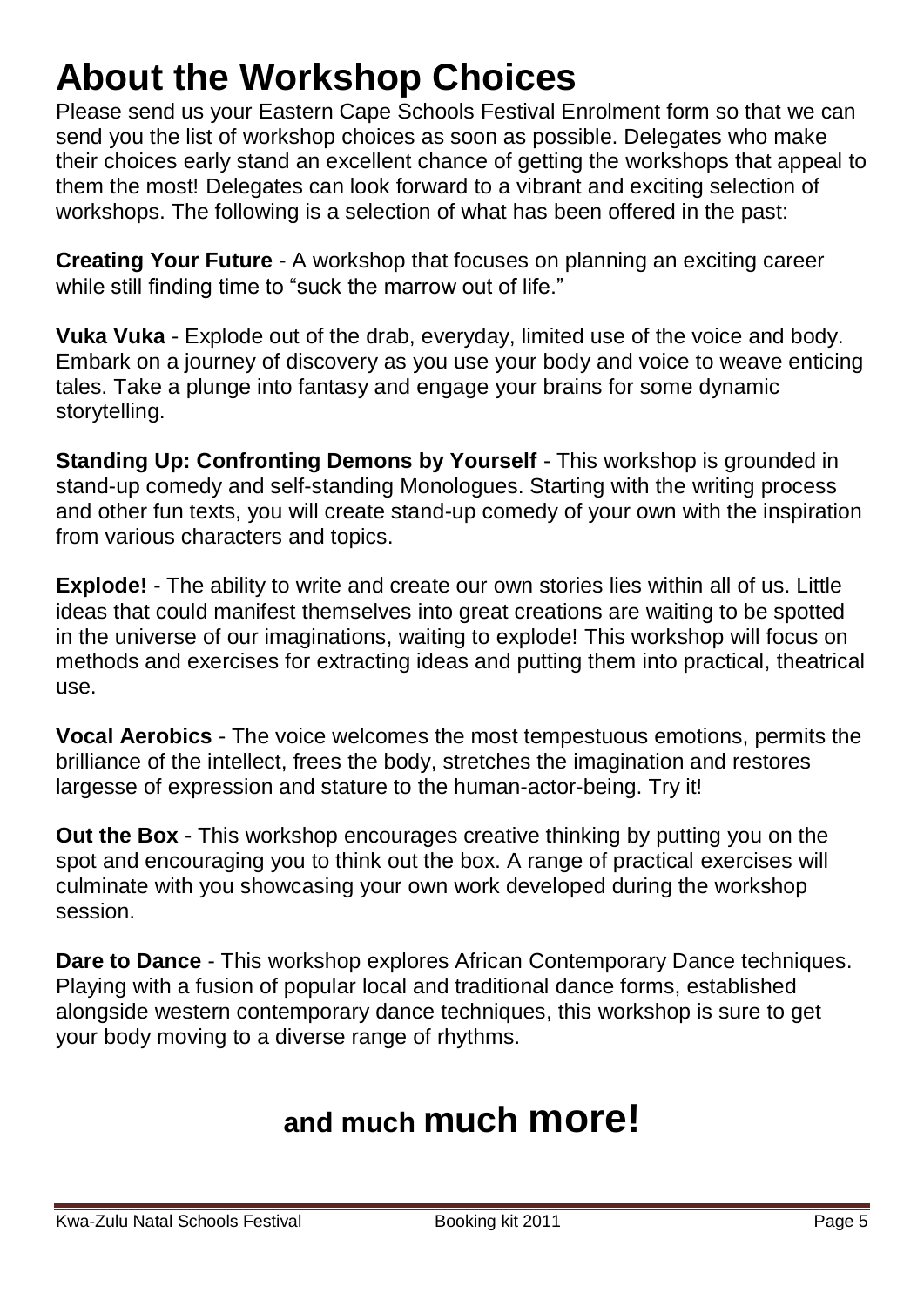# **Festival Etiquette and Code of Conduct Please discuss this with pupils before arriving at the festival.**

Teachers/chaperones are kindly asked to monitor the behaviour of their delegates in venues.

- 1. All delegates are subject to the Code of Conduct at all times during the festival. You are kindly asked not to jeopardise future festivals with poor behaviour.
- 2. Delegates are kindly asked to respect the property of our hosts and not to cause damage to property in any way.
- 3. Please be punctual for the start of all performances, lectures, and workshops. Latecomers can disturb performers, and organisers reserve the right to keep latecomers out of the theatre venues until a suitable interval. Most productions do not have an interval.
- 4. Once seated in theatres we ask you to respect the theatre process and not to disrupt the experience of those around you by coming and going during a performance, or engaging in disruptive behaviour e.g. talking.
- 5. No food or drink may be consumed in theatres or workshop venues.
- 6. Please understand that in the interests of developing empowered, richer, fuller, human beings it is important to promote socially acceptable modes of behaviour amongst our delegates. We need all delegates to be bright-eyed and refreshed for the busy programme they will have ahead of them; a good night's rest will be imperative during the festival.

**By observing these basic courtesies, we hope to establish an audience that is both respectful and sensitive to the needs of performers and fellow audience members, and to promote a more receptive environment where all present may enjoy the event.**

# **Please remember to switch your cell phone OFF and keep it in a safe place!**

# **Thank you**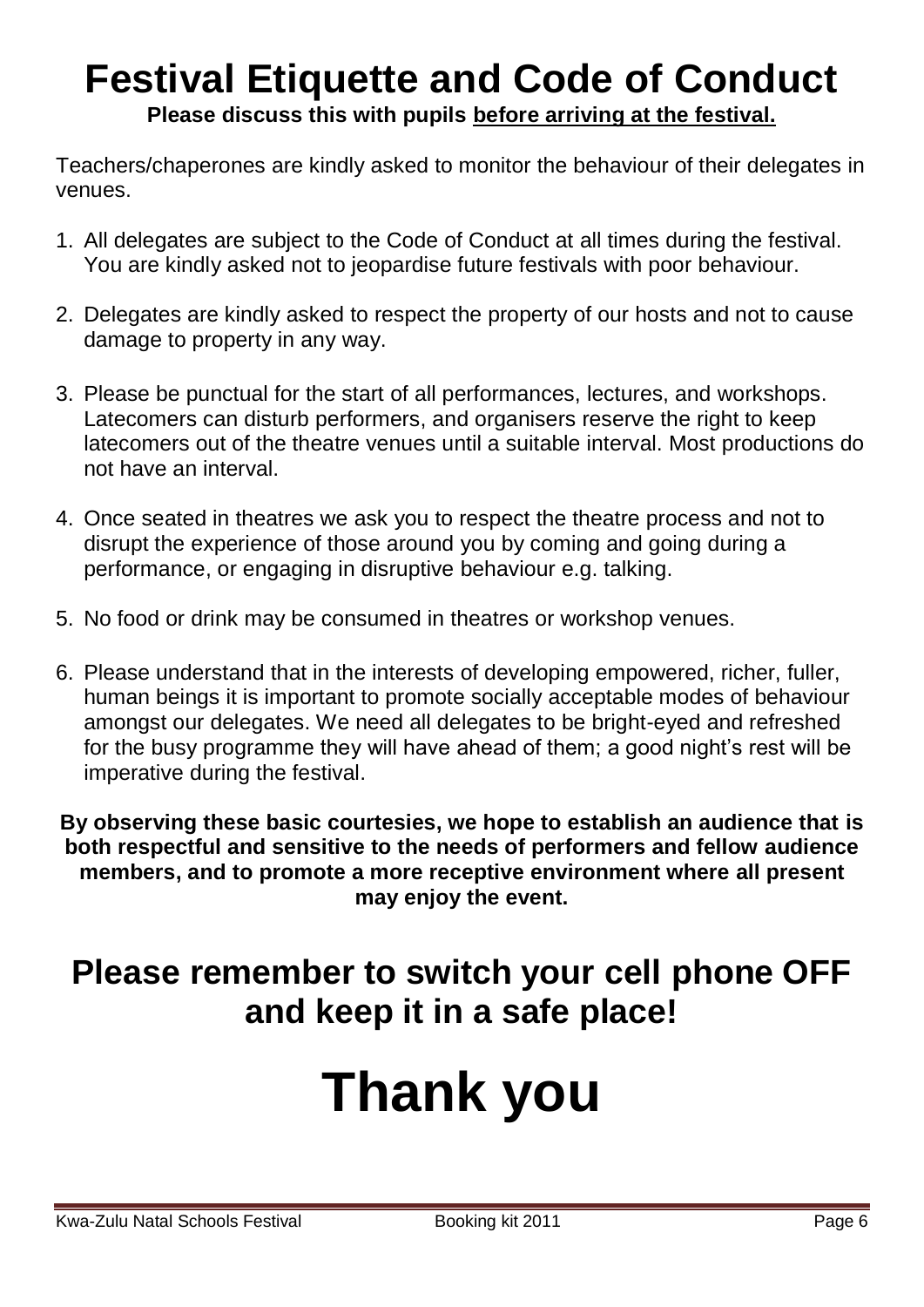# **General Information**

- **Dates:** KwaZulu Natal Festival 14th & 15th April 2011
- **Cost:** R320 per delegate (Teachers and learners are liable for the registration fee)
- **Times:** *Provisional (to be confirmed): 14th April - 07h30 – 18h00*

*15 th April - 08h30 – 17h00*

**Venue:** Hilton College Theatre, Hilton

# **Closing date for enrolments:**

# **Final Closing Date for all schools: 18 March 2011**

# **Registration**

The festivals start with REGISTRATION from 07h30 and 08h15. Please arrive in good time to register and collect your Festival information packs. End of Day: The festival will end at approximately 18h00 on the 14<sup>th</sup> April and

approximately 17h00 on the 15<sup>th</sup> April. Please provide us with a fax number where final details/changes to this information can be sent to you,

OR call us to confirm bookings and final arrangements by 25 March 2011.

## **Transport**

School parties must use their own or public transport to and from the festival venue each day.

#### **Dress**

Pupils must wear school uniform for the Official Opening and until they take part in their first workshop. For workshops pupils need to change into comfortable working clothes (e.g. school tracksuits). Please ensure that your pupils bring comfortable "working clothes" with them.

# **Accommodation**

Accommodation is available at Hilton College on Thursday night (14<sup>th</sup> April) at R185 per person. Bedding will be provided but delegates may bring their own blankets if they wish. Please bring your own towels and toiletries. Please fill in the necessary details on the enrolment form.

#### **Meals & Refreshments**

Light meals and teas are provided **during** the festival. They are of the "fast-food" variety and are included in the registration fee. Be sure to indicate any dietary preferences on the enrolment form.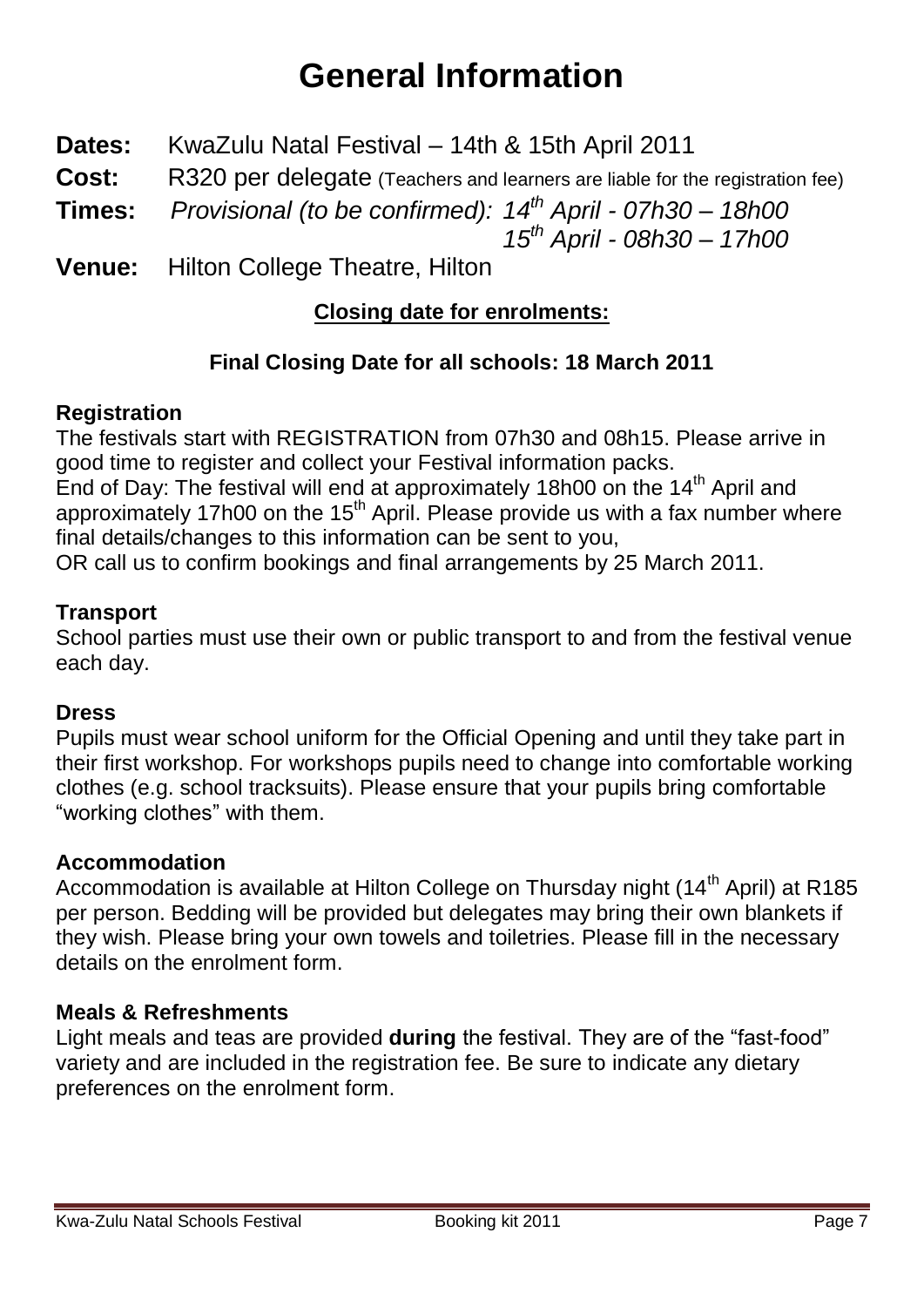### **Workshop choices**

Workshops are allocated on a first come, first served basis. Each workshop takes a limited number of people and so choices **cannot be guaranteed**. Please indicate your choices, in order of preference, on the enrolment form. Delegates will be placed in the workshops of their choice **if there is space**. Delegates will be supplied with workshop tickets at registration. A valid workshop ticket guarantees entry to a workshop.

## **Chaperons/Teachers**

Each school party must be accompanied by a teacher/chaperon. Chaperons are expected to remain with their learners throughout festival performances, to assume responsibility for pupils' behaviour, and to assist pupils in finding venues and workshops. Both learners and teachers stand to benefit enormously from the festival experience.

# **Bookings**

**Booking is essential to secure your place** and for making adequate catering and workshop arrangements. All bookings will be confirmed if you have supplied us with a fax number. You may also confirm your booking by calling Lily in the Schools Festival office on *046-603 1107, or faxing us at 046-622 7462.*

*"It was a great experience."* 

*– Learner, 2010*





*"I have definitely had an enlightening and an aweinspiring experience. Drama is my life and the possibilities are endless. I was inspired and your shows are well presented."*

*- Learner, 2010*